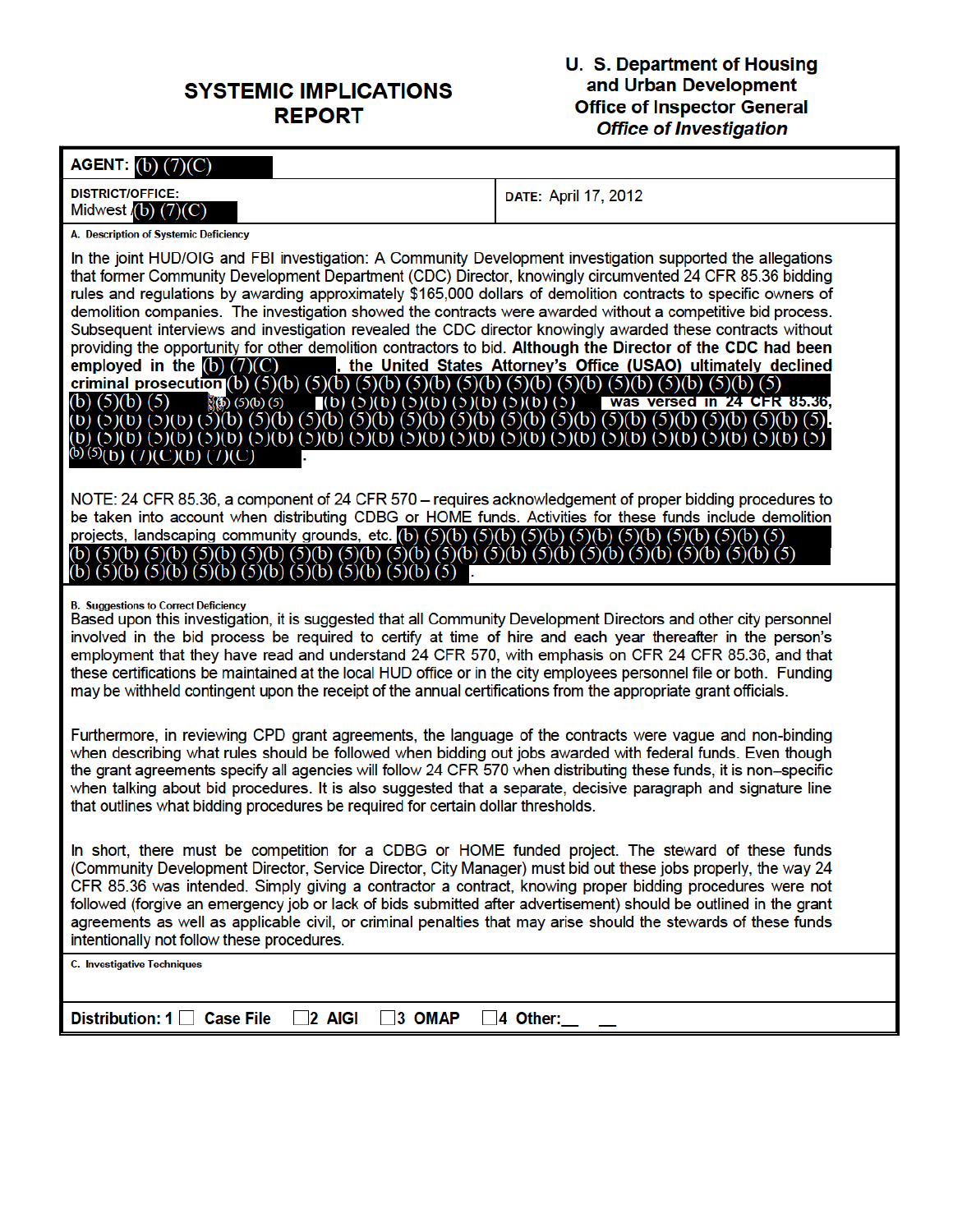## **SYSTEMIC IMPLICATIONS REPORT**

<u> The Company of the Company of the Company of the Company of the Company of the Company of the Company of the Company of the Company of the Company of the Company of the Company of the Company of the Company of the Compan</u>

 $\cdot$ 

## **U. S. Department of Housing<br>and Urban Development<br>Office of Inspector General<br>Office of Investigation**

| <b>AGENT</b>                                                                                                                                                                                                                                                                                                                                                                                                                                                                                                                                                                                                                                                                                                                                                                                                                                     |                                                                                                                                                                                                                                     |
|--------------------------------------------------------------------------------------------------------------------------------------------------------------------------------------------------------------------------------------------------------------------------------------------------------------------------------------------------------------------------------------------------------------------------------------------------------------------------------------------------------------------------------------------------------------------------------------------------------------------------------------------------------------------------------------------------------------------------------------------------------------------------------------------------------------------------------------------------|-------------------------------------------------------------------------------------------------------------------------------------------------------------------------------------------------------------------------------------|
| DISTRICT/OFFICE:<br>Region 8/                                                                                                                                                                                                                                                                                                                                                                                                                                                                                                                                                                                                                                                                                                                                                                                                                    | DATE: June 11, 2012                                                                                                                                                                                                                 |
| A. Description of Systemic Deficiency:                                                                                                                                                                                                                                                                                                                                                                                                                                                                                                                                                                                                                                                                                                                                                                                                           |                                                                                                                                                                                                                                     |
| During the course of a Home Equity Conversion Mortgage (HECM)<br>investigation (2011GP001855I) it was discovered that while the participants of<br>a HECM program are required to receive counseling prior to being approved<br>for participation, a Power of Attorney (POA) is not required to receive any<br>program counseling. Additoinally, the POA is granted the complete autonomy<br>to act as a manager of the estate, however, the participant of the HECM<br>program /borrower may be residing in the home, and does not exercise any<br>financial control over the property. This systemic deficiency allows for the<br>POA to have the complete authority to change, receive, or request a line of<br>credit advance, without the knowledge or consent of the HECM participant,<br>making HUD and the borrower vulnerable to fraud. |                                                                                                                                                                                                                                     |
| <b>B. Suggestions to Correct Deficiency:</b><br>counseling and sign a certification of their attendance.                                                                                                                                                                                                                                                                                                                                                                                                                                                                                                                                                                                                                                                                                                                                         | It is recommended, in situations where a POA is acting on behalf of a HECM<br>participant (i.e., corresponding with the servicer, changing line of credit or<br>payment amounts), the POA should be required to attend HECM program |
| A further review of this process should be conducted by HUD program staff.                                                                                                                                                                                                                                                                                                                                                                                                                                                                                                                                                                                                                                                                                                                                                                       |                                                                                                                                                                                                                                     |
| C. Investigative Tochniques:                                                                                                                                                                                                                                                                                                                                                                                                                                                                                                                                                                                                                                                                                                                                                                                                                     |                                                                                                                                                                                                                                     |
| utilized:                                                                                                                                                                                                                                                                                                                                                                                                                                                                                                                                                                                                                                                                                                                                                                                                                                        | During the investigation the following files were reviewed and techniques were                                                                                                                                                      |
| certifications or receive any counseling regarding the HECM program.                                                                                                                                                                                                                                                                                                                                                                                                                                                                                                                                                                                                                                                                                                                                                                             | A review of the servicing file showed that the POA does not sign any                                                                                                                                                                |
| An interview with the HUD National Servicing Center also disclosed that the<br>POA is not required to sign any certifications or receive any type of counseling<br>for the HECM program participation.                                                                                                                                                                                                                                                                                                                                                                                                                                                                                                                                                                                                                                           |                                                                                                                                                                                                                                     |
| Distribution: Case File<br>AIGI<br>ОМАР                                                                                                                                                                                                                                                                                                                                                                                                                                                                                                                                                                                                                                                                                                                                                                                                          | Other:                                                                                                                                                                                                                              |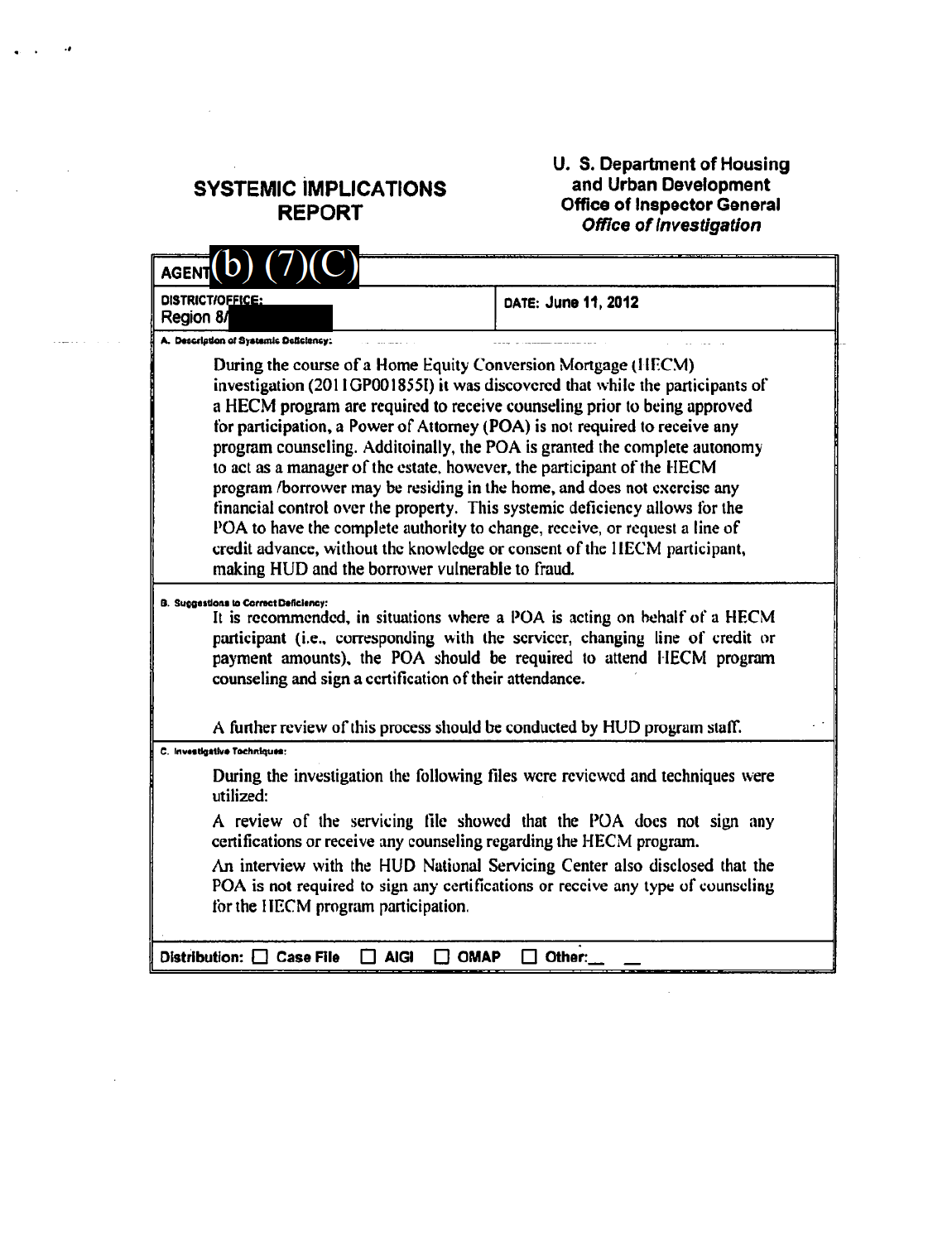## **SYSTEMIC IMPLICATIONS REPORT**

#### **U. S. Department of Housing and Urban Development Office of Inspector General** *Office of Investigation*

|                                        | <b>AGENT:</b> (b) $(7)(C)(b)$ $(7)(C)(b)$ $(7)(C)$ | - 2011MW001084I |                             |
|----------------------------------------|----------------------------------------------------|-----------------|-----------------------------|
| <b>DISTRICT/OFFICE:</b><br>b) $(7)(C)$ | HUD OIG, Midwest Region                            |                 | <b>DATE:</b> April 16, 2012 |
| A. Description of Systemic Deficiency  |                                                    |                 |                             |

In a current HUD Office of Inspector General investigation, involving the HUD insured Home Equity Conversion Mortgage (HECM), "Section 255"; investigators were made aware of a process that as an office, we believe merits review and correcting by HUD single family officials. (b) (7)(C) HUD OIG, Midwest Region<br>
A Description of Systemic Deficiency<br>
In a current HUD Office of Inspector General investigation, involving the HUD insured I<br>
Conversion Mortgage (HECM), "Section 255"; investigators w

The systemic concern is the use of the "Power of Attorney," who has the authority to act with complete autonomy, on behalf of the mortgagor/borrower.

Specifically, the scenario is as follows: A HUD insured mortgage (FHA Case  $(b)$  (4)(b) (4)  $\blacksquare$ ), was originated and ultimately closed on January 7, 2009. On that date, an attorney-in-fact (person designated by the Power of Attorney) signed the closing package documents and was issued a check for \$75,000. Subsequent withdrawals from this mortgage included an additional \$275,000 between the aforementioned January date and December 2, 2009, which was the final draw. The mortgagor died 3 days later on December 5, 2009. What was most concerning to agents in this case and is the most telling in terms of a deficiency is the fact that the actual mortgagor was an elderly woman, who was in a nursing home at the time of the closing. Moreover, further investigation revealed that she had been admitted into the nursing home on November 28, 2006, which was almost 26 months before the actual closing. Finally, at no time since her admittance had she been released to her former residence, which was subject to the HECM.

Paragraph 1.8 of the Home Equity Conversion Loan Agreement from this specific loan file stated:

*"Principal Residence" means the dwelling where the Borrower maintains his or her permanent place of abode, and typically spends the majority of the calendar year. A person may have one principal residence at any one time. The Property shall be considered to the be the Principal Residence of any Borrower who is temporarily or permanently in a health care institution as long as the Property is the Principal Residence of at least one other Borrower who is not in a health care institution.*

In this particular case, there was no co-borrower who occupied the HECM residence. In fact, the investigation revealed that on October 30, 2008, nursing home records document the mortgagor's inability to recognize the names of family members in a picture. This was the same date that an ambulance took her to obtain an Illinois Identification card because without it, the mortgage would not have gone through. Further, the care facility's records reflect that her only departure of the nursing home since admission, other than hospital visits, was this trip to the State of Illinois identification office.

Yet, the attorney-in-fact (agent of Power of Attorney) was provided the opportunity to act on behalf of the borrower in virtually every step in the process. Moreover, in many cases, he was not even required to meet face-to-face. For instance, the HECM counseling in this mortgage was conducted between the counselor and the attorney-in-fact (Power of Attorney) telephonically. Secondly, the initial loan application was filled out by the attorney-in-fact and mailed to the loan officer. Finally, the closing was held at the residence of the attorney-in-fact (Power of Attorney), wherein, he signed every document that was made part of the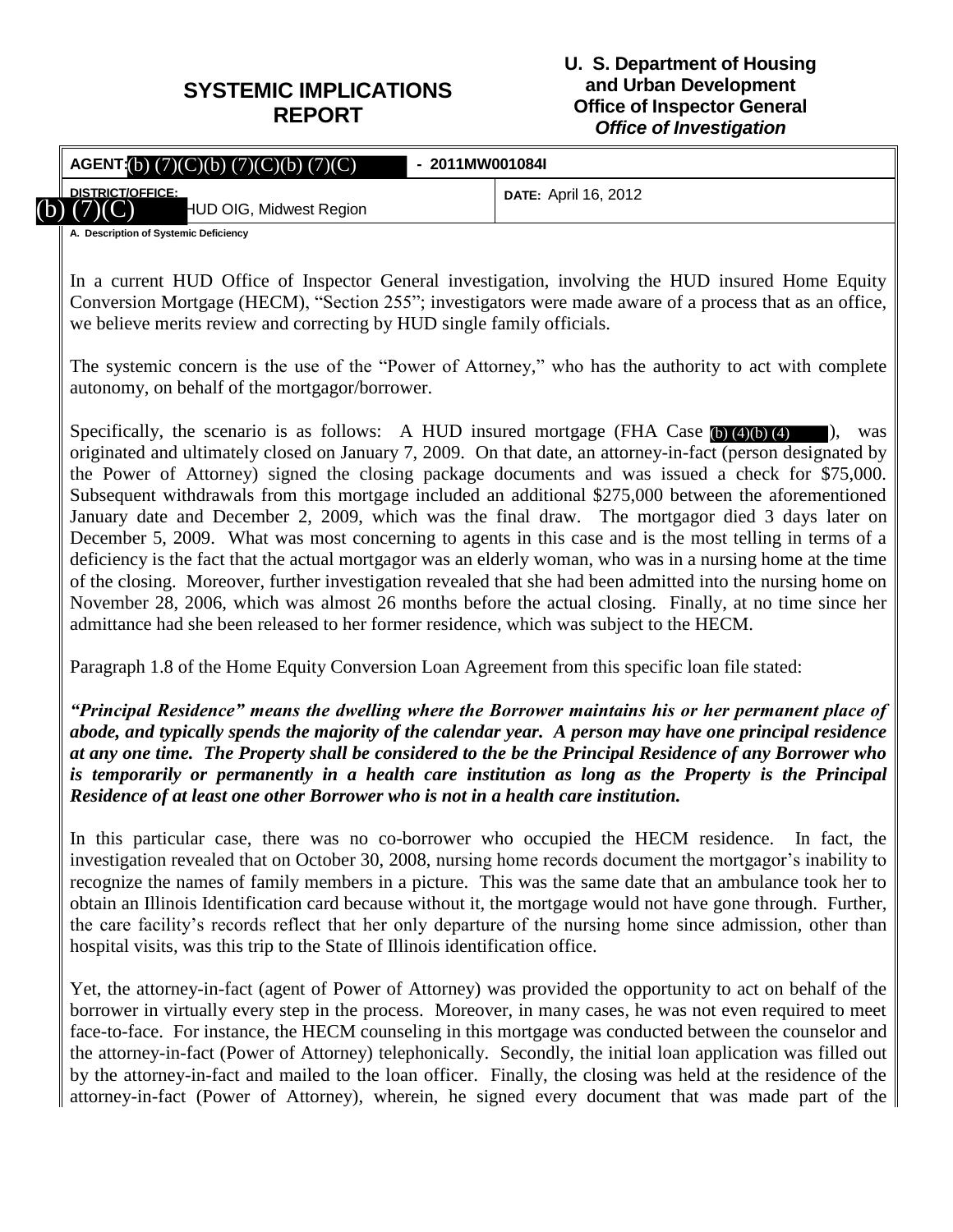#### settlement package.

#### **B. Suggestions to Correct Deficiency**

It is recommended that mortgagors meet in-person with the borrower when providing counseling, if they are both located in the same geographical area. If they are not, then it is recommended that the mortgagors meet in-person with the attorney-in-fact (Power of Attorney). In this particular instance, the Power of Attorney resided in the Chicago metropolitan area, within a reasonable driving distance of the mortgagor. Yet, the Power of Attorney was allowed to attend the counseling session telephonically and then sign on behalf of the borrower. Additionally, it is improper for a Power of Attorney to fill out a loan application, wherein he or she stands to gain from the mortgage draws, without being required to post a surety/fiduciary bond to ensure faithful performance of his or her duties. Lastly, it is recommended that the borrower be required to attend the closing for his or her own property, otherwise this opens the door to the potential for fraud.

If at any point in the process described in Page 1 of this SIR, had there been a requirement for a face-toface meeting with the borrower, this mortgage would have been immediately terminated. As described earlier, the only departures for the borrower/mortgagor from her nursing facility were by ambulance. The property in question was vacant for over two years prior to the closing. If any of the recommended safeguards had been implemented, Paragraph 1.8 (above) would have immediately kicked in and HUD would have been less vulnerable to fraud.

HECM mortgagors are particularly vulnerable to victimization due to their advanced age and mental capacity. It is prudent to provide additional protections for his vulnerable class, rather than allow the attorney-in-fact complete autonomy through the Power of Attorney. Stricter standards for Power of Attorney instruments must be implemented, while simultaneously requiring the applicant to have some interaction with the various HECM mortgagor professionals involved in the loan application process.

| C. Investigative Techniques    |                                         |        |
|--------------------------------|-----------------------------------------|--------|
| Distribution: Case File C AIGI | <b>OMAP</b><br>$\overline{\phantom{a}}$ | Other: |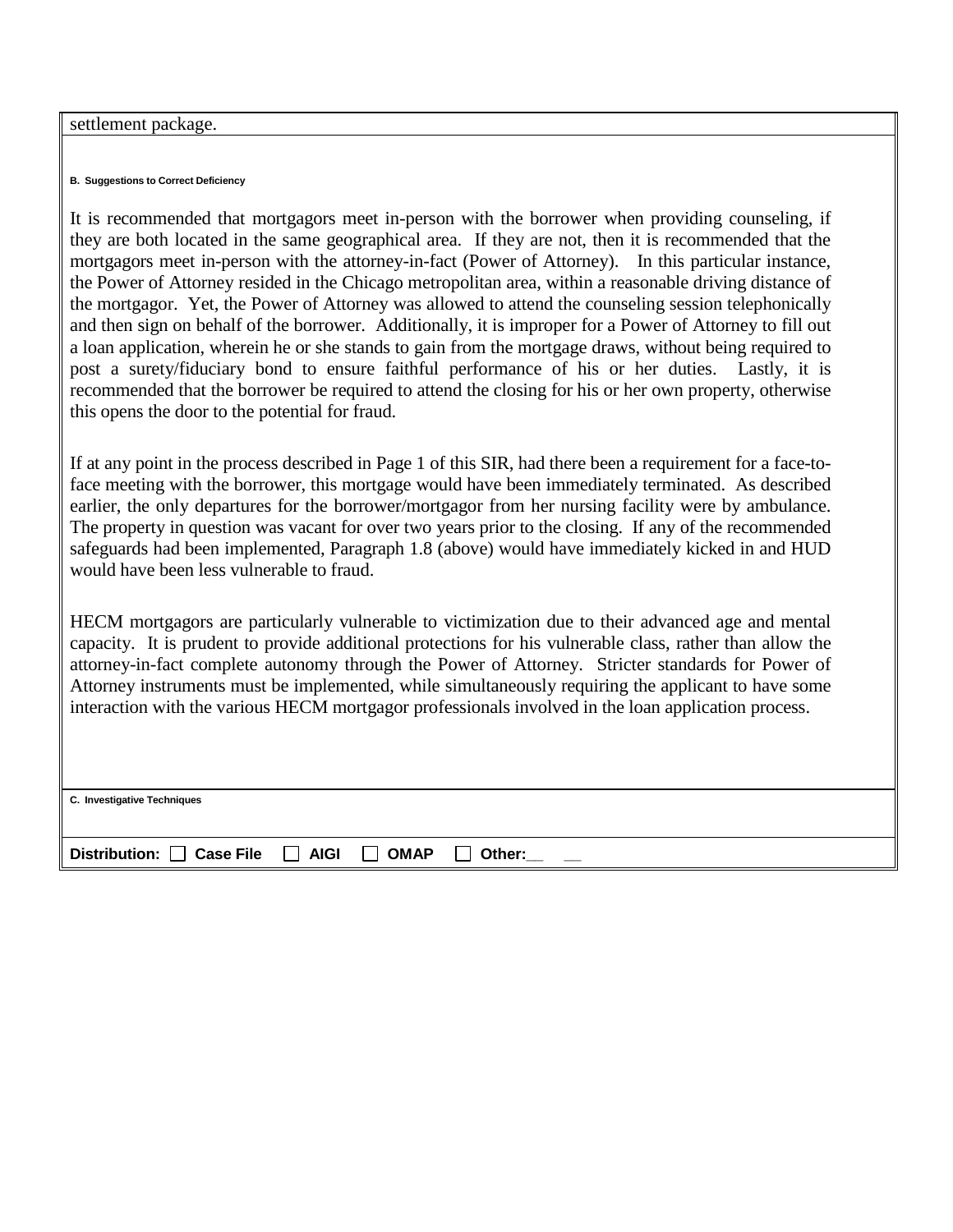### **SYSTEMIC IMPLICATIONS REPORT**

#### U. S. Department of Housing and Urban Development **Office of Inspector General Office of Investigation**

| AGENT: $(b)$ $(7)(C)$                                                                                                                                                                                                                                                           |                         |
|---------------------------------------------------------------------------------------------------------------------------------------------------------------------------------------------------------------------------------------------------------------------------------|-------------------------|
| <b>DISTRICT/OFFICE: 9AGI</b>                                                                                                                                                                                                                                                    | DATE: February 27, 2012 |
| A. Description of Systemic Deficiency:                                                                                                                                                                                                                                          |                         |
| HUD's Community and Planning Development (CPD) grants all have different rules on how<br>the grant monies can be spent. HUD currently requires that recipients and sub-recipients of<br>CPD funds demonstrate that the funds were spent on eligible activities according to the |                         |

specific program. However, there appears to be no specific HUD requirement for recipients and sub-recipients of CPD grants (across the board) to maintain HUD funds separate from other private and public funds.

When an entity co-mingles HUD funds with other public and private funds, it is difficult to account for and determine if HUD funds are being spent in accordance with HUD regulations through financial record reviews. The following is an example of the problem encountered in a recent HUD OIG investigation (kept in basic format for explanation purposes):

A non-profit HUD Community Development Block Grant (CDBG) sub-recipient receives \$500,000 per year from a mixture of state funds, HUD funds, and private donations. The \$500,000 is composed of \$200,000 from the state, \$100,000 from HUD CDBG funds, and \$200,000 from private donations. The non-profit places the entire \$500,000 in a single account. Over the course of a year the non-profit buys cases of wine, hosts parties at an exclusive dinner club, sponsors golf outings for board members, etc. The non-profit also claims to have provided business technical assistance to multiple companies throughout the year (an authorized HUD expenditure). When questioned about the expenses, the non-profit claims that the unauthorized expenditures were funded with the non-HUD money.

By co-mingling the funds, it provides recipients and sub-recipients a way to side step or conceal the specific ways they are spending public money. The non-profit can simply explain that one employee paid \$100,000 per year works full time doing business technical assistance; they have then justified the HUD funds expenditure for the year.

In this example, if HUD teamed-up with state investigators/auditors and jointly conducted an investigation, they would likely determine that public money was used for unauthorized expenditures. Were state funds or HUD funds used for the unauthorized expenditures? There is no way of knowing because the funds are being managed through a co-mingled account.

Public perception is another factor. If a concerned citizen or the media obtain the financial records for the non-profit, they would see all the aforementioned unauthorized expenditures coming out of an account that contains state and federal money.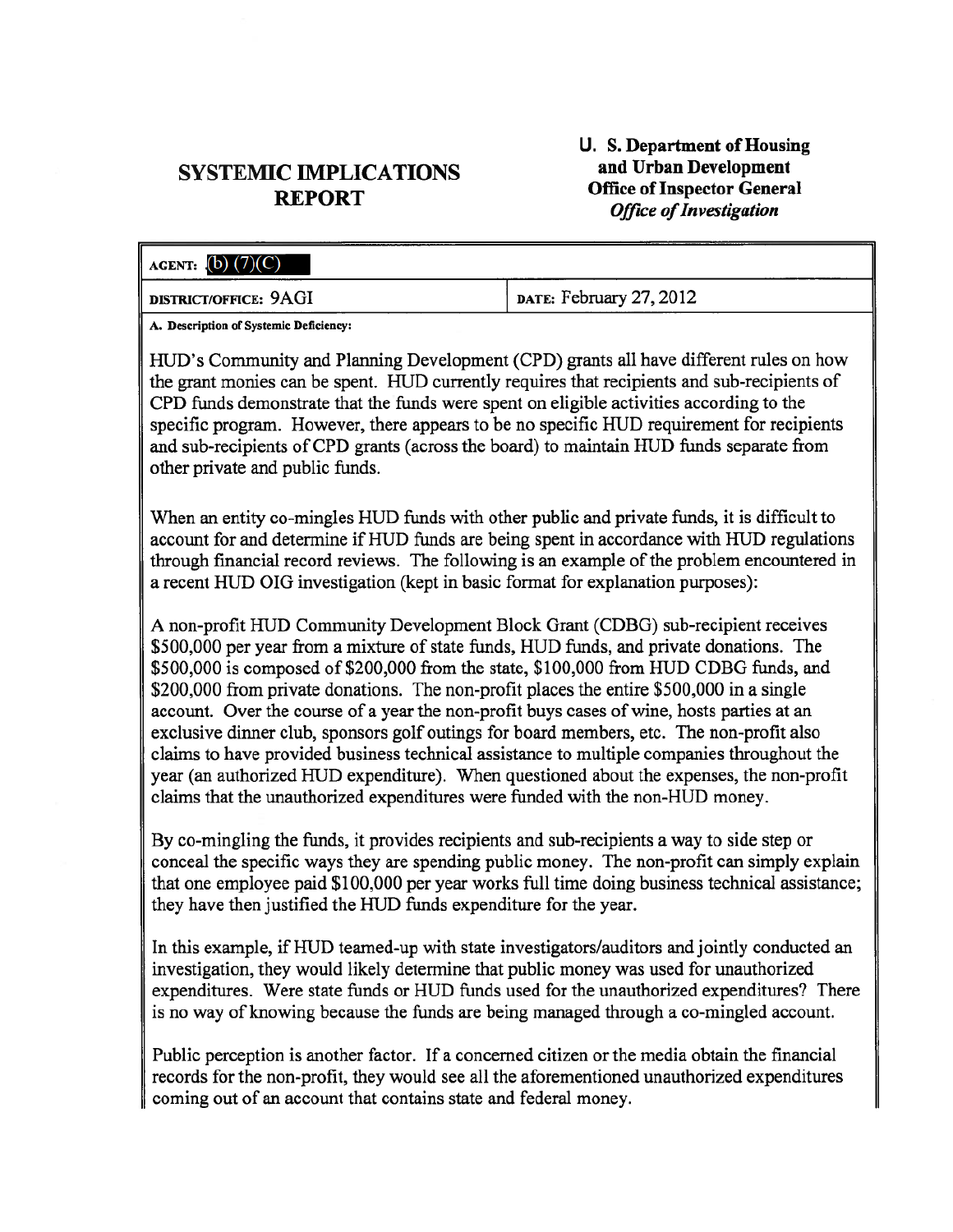#### **B.** Suggestions to Correct Deficiency:

Require recipients and sub-recipients of all HUD CPD funds to maintain a separate bank account, or some other method of keeping a wall between the money, for each grant and not allow any other funds to be co-mingled in the account. This would significantly increase the transparency and allow investigators, auditors, CPD staff, and the public to clearly see exactly how HUD funds are being spent.

The aforementioned non-profit could have three (3) bank accounts, 1 private, 1 state, and 1 HUD. They could then easily demonstrate how HUD funds were spent versus state and private funds.

Most recipients and sub-recipients receive reimbursement by HUD for expenditures based on authorized activities after they have already spent the money (HUD funds are not given in advance but instead given after the fact). The same separation should apply.

Using the previous example, the non-profit (a sub-recipient) knows that the original recipient of HUD funds will be providing them \$100,000 of their CDBG funds at the end of the year. The non-profit should separate \$100,000 at the beginning of the year and dedicate it to HUD expenditures based on the assumption that they will be reimbursed at the end of the year with HUD money. They could then draw- down on the \$100,000 when needed for an authorized HUD expenditure. At the end of the year, the non-profit is reimbursed, and there is then no question as to how the money was spent.

Any associated costs or extra burden on the recipients and sub-recipients with this proposed requirement would be minimal. This would improve the efficiency of HUD audits, investigations, and monitoring.

24 CFR Section 85.20 provides guidance on financial management of grant funds. The regulation specifically states that the funds must be accounted for and spent on authorized activities. Nowhere does the regulation require the separation of HUD funds from non-HUD funds.

C. Investigative Techniques:

Agents in Las Vegas, Phoenix, and Sacramento report similar issues on CPD investigations they have conducted. In these instances, the source and application method was attempted to distinguish HUD funds from other sources. In one case this technique was successful and in others it was not. In order to conduct an in-depth financial analysis, HUD OIG forensic auditors are typically needed which ties up resources that could be better utilized elsewhere.

The case agents for the aforementioned cases are in concurrence that requiring separate accounts for HUD funds would increase transparency of the CPD program and make financial accountability more easily obtainable.

| Distribution: $1 \square$ Case File $\square$ 2 AIGI $\square$ 3 OMAP $\square$ 4 Other: |  |  |  |  |  |
|------------------------------------------------------------------------------------------|--|--|--|--|--|
|------------------------------------------------------------------------------------------|--|--|--|--|--|